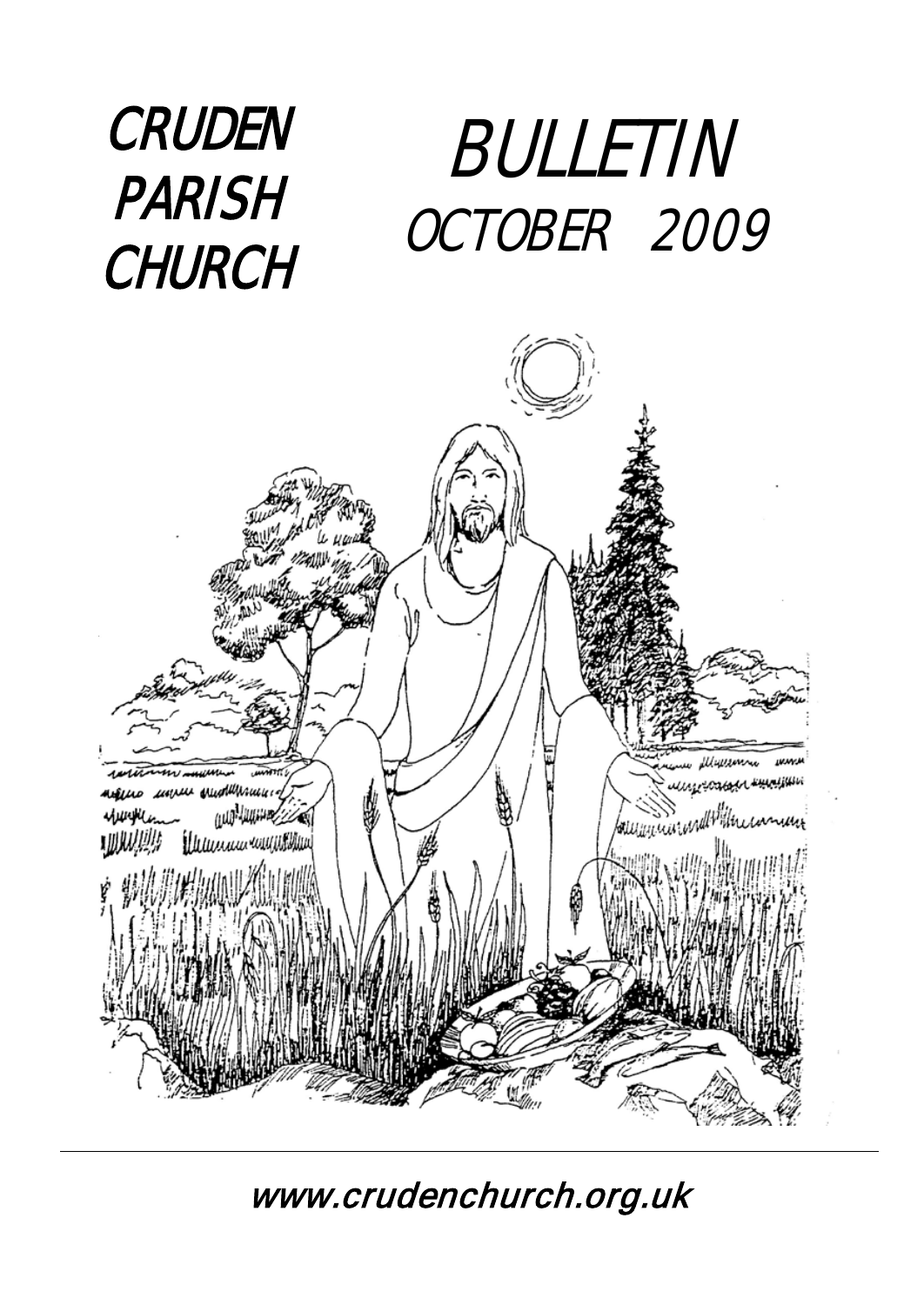# **DIARY DATES**

# **OCTOBER 2009**

### EACH WEEK

Sundays 10.00 am Children's Sunday Club in the Old Church & Stables

| Sunday 4th    | $\ddot{\cdot}$                    | <b>MORNING SERVICE</b>                                                                   | $10.00$ am                              |              |
|---------------|-----------------------------------|------------------------------------------------------------------------------------------|-----------------------------------------|--------------|
| Wednesday 7th | $\cdot$ :<br>$\ddot{\phantom{a}}$ | Time for Chat and Coffee<br><b>Choir Practice</b>                                        | $10.30 \text{ am}$<br>$7.30 \text{ pm}$ | Hall<br>Hall |
| Sunday 11th   | $\ddot{\cdot}$                    | <b>HARVEST THANKSGIVING SUNDAY 10.00 am</b><br>Cruden Churches Walk 11.30 am Logie Durno |                                         |              |
| Monday 12th   | $\ddot{\phantom{a}}$              | Watch & Talk Group<br>Marilyn Samways, Burnview, Main Street, Cruden Bay                 | 7.30 pm at the home of                  |              |
| Sunday 18th   | $\ddot{\cdot}$                    | <b>MORNING SERVICE</b>                                                                   | $10.00$ am                              |              |
| Monday 19th   | $\ddot{\phantom{a}}$              | Kirk Session                                                                             | 7.30 <sub>pm</sub>                      | Hall         |
| Wednesday 21  | $\ddot{\cdot}$                    | <b>Choir Practice</b>                                                                    | $7.30 \text{ pm}$                       | Hall         |
| Sunday 25th   | ÷                                 | <b>MORNING SERVICE</b>                                                                   | $10.00$ am                              |              |
| Monday 26th   | $\ddot{\phantom{a}}$              | The Guild<br>Frank Armstrong – Frasers of Kinmundy                                       | $7.30 \text{ pm}$                       | Hall         |



# HYMN BOOK CHANGE OCTOBER CH4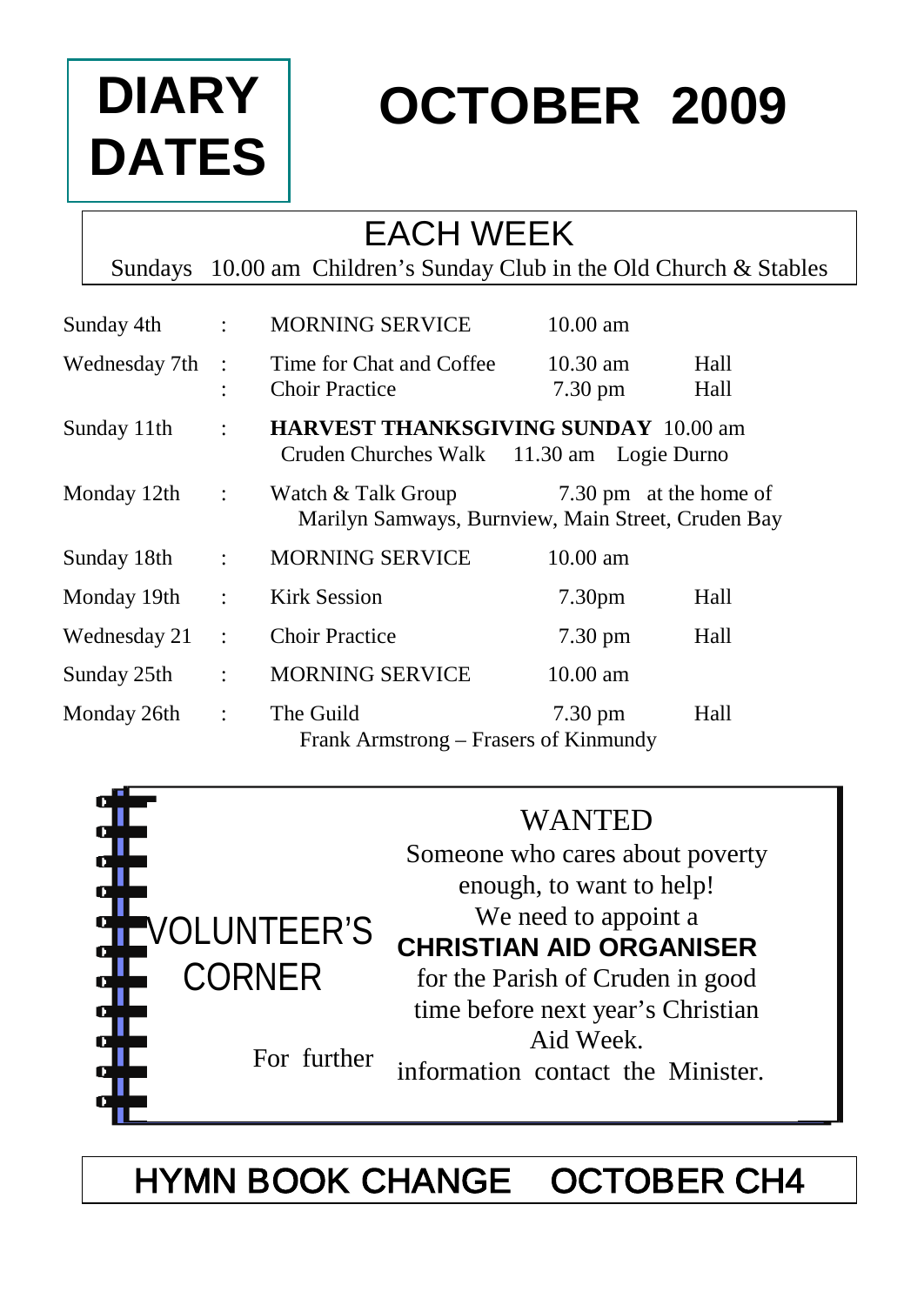# FROM THE MINISTER 23 September 2009

Dear Friends

#### **Society's greatest assets**

When we had the 1950's Tea Party at the end of May, I enjoyed talking to Jean Cantlay on one of her regular visits back to her home area and to Cruden Church. She told me about all that the Guides had given her and her friends when they were in their early teens. As I listened to Jean, it evoked many memories of what the Boys' Brigade gave to me about the same time. I could not but help feel how privileged we were in the Guides in Hatton, the BB in Leven and in many other places that there were dedicated leaders willing to gave up so much of their time, including their holidays, for the sake of us young people.

As a youngster, I benefited greatly from the Boys' Brigade and that is why, ever since, I have always been keen to support the work of youth organisations in any way I can. The work they do for young people is immense. Dedicated youth leaders are one of society's greatest assets and that is why I am pleased to include in this month's Bulletin a tribute to the late Jess Anderson. Jean successfully delegated the writing to two of her friends and I would thank them and Jean for their tribute.

#### **Using the other door**

The Kirk Session recently discussed the difficulty some people have in negotiating the high step at the church door. When the church was renovated a few years ago, we were so focussed on providing a ramped entrance to the vestry door that we did not pay enough attention to the main door.

Anyone who experiences regular or temporary difficulty with the step is invited to make use of the vestry door. You will be welcomed there (perhaps even by myself), handed a hymnbook and service order and there is a plate already in place to receive the offering of the choir who use this door every Sunday. I am pleased that even before I have had a chance to write this in the Bulletin, already we have people who have chosen to come into the church through the vestry door. Please remember, we do have two doors and either can be used for entering and leaving.

Your friend and minister

Rodges Nailson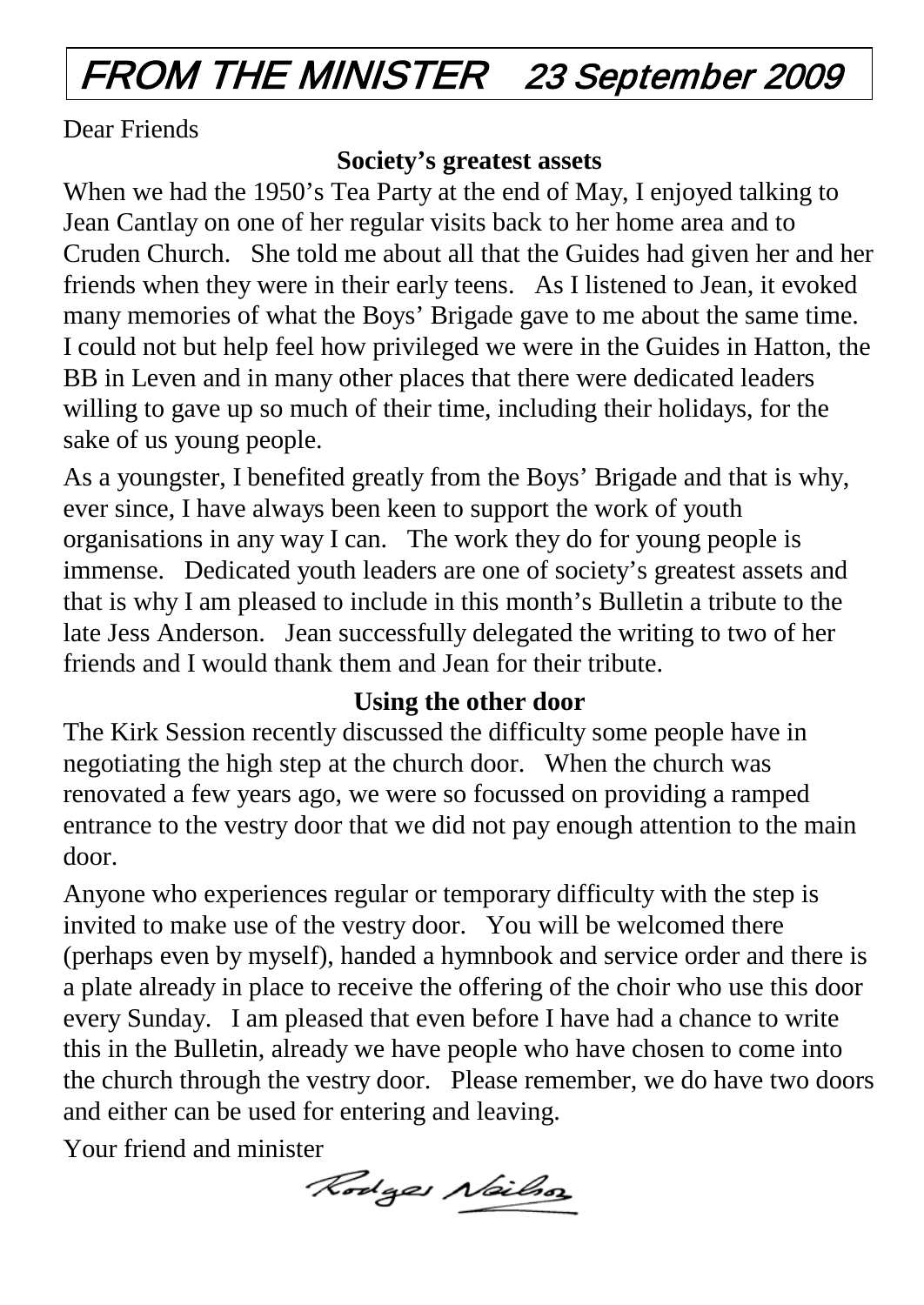### HARVEST CHALLENGE

**Our Harvest Thanksgiving service will be on 11 October and we shall be focussing on the MALAWI KITCHEN RICE CHALLENGE.**

**"JUST TRADING SCOTLAND" have issued this challenge by pointing out that**

*"If a farmer in Malawi can sell 90 kg of rice at a fair price then he would have sufficient income to send one of his children to High School. Only 1 in 3 children attend High School in Malawi. Education is one of the most effective ways to escape poverty. Your congregation can make all the difference. If 90 people buy 1kg rice each you can eat someone out of poverty."*

**Cruden Church HAS the rice – we hope that members will buy it on 11 October. Let us help someone complete their education in Malawi.**

# ELDERS' LONG SERVICE CERTIFICATES

A number of our elders have passed the 30th anniversary of their ordination to the eldership. Ordained in Cruden Old Church at the end of 1978 were the first women to become elders in Cruden Church and their number included the still serving Kathleen Craig, and Betty Smith. Ordained at the same time were Adrian Smith and Sandy Smith. Also in 1978, Wallace Donaldson was ordained and when he afterwards moved to Cruden Bay he was quickly added to our Session. This means that 5 elders are now entitled to receive a Long Service Certificate signed by the Moderator of the General Assembly.

**It is now expected that these certificates will be presented at our service on 1 November when we might also be admitting a new member by Profession of Faith.**

# COMING IN ADVENT "Ready for Christmas"

This is a 4 week group study course that examines the major themes of Advent and relates them to our Christian preparations for Christmas in the context of the commercial values of a largely secular society. This will run on Sunday evenings from 6.30 to 8 pm in the Church Hall, starting on 22 November and finishing on 13 December.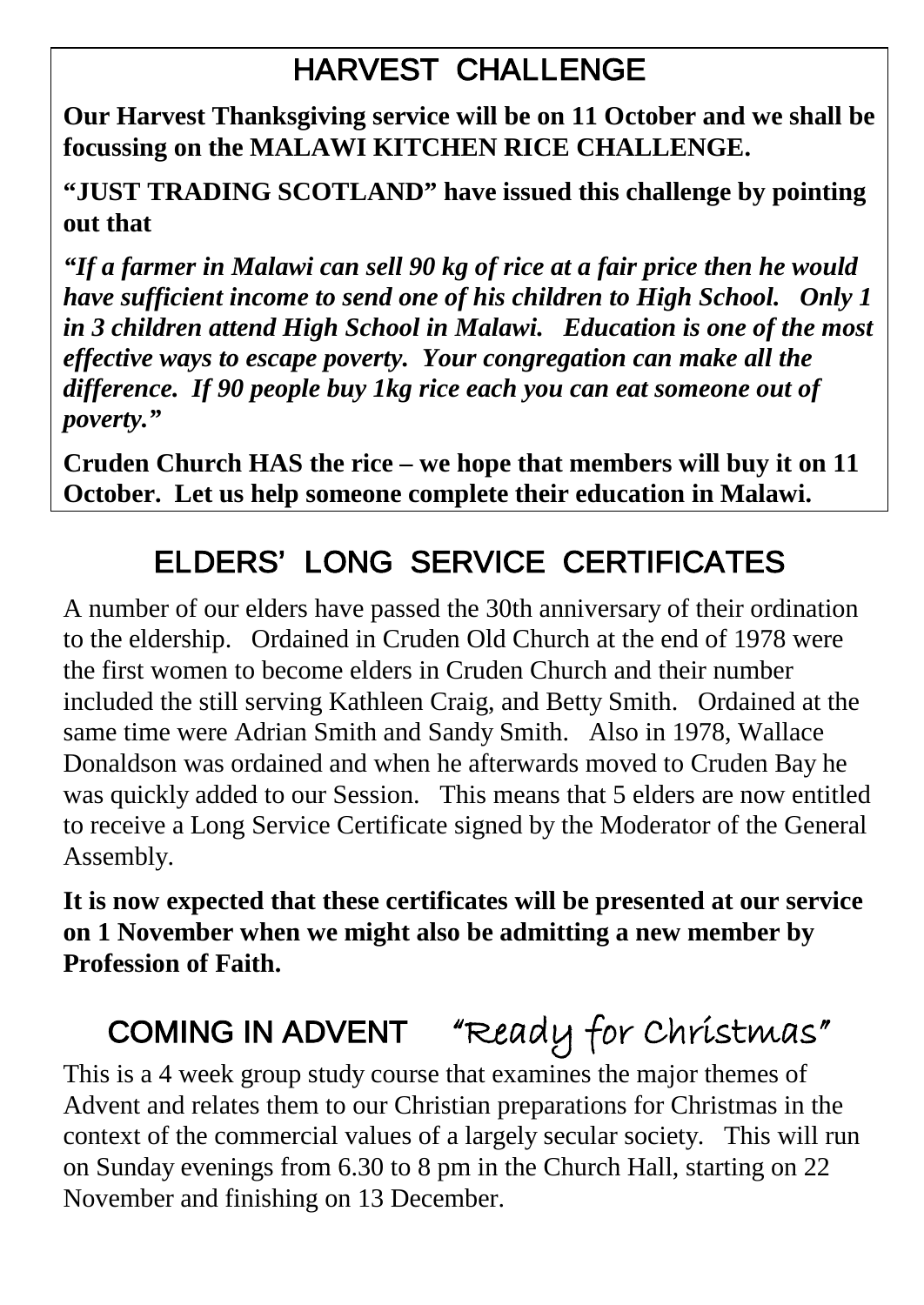*STARTING ON 11 CTOBER until 1 November ADULT SUNDAY SCHOOL After a previous series looking at the beginnings of the Christian Church, we are now going to look at the story of the Church from the Reformation in the 16th century to the present day 11 October – Reformation 18 October- Troubles in the North East 25 October – Disruption 1 November – 20th Century*

*Starting 11.30 in the Church after tea and coffee*

## WATCH & TALK GROUP - 14th September

The first Meeting of the 2009/10 Session found us watching two very different DVDs. The first one was of Bishop Desmond Tutu's address to the General Assembly of the Church of Scotland. What a truly genuine man, there are very few people in this world who can speak with such honesty and love for God and mankind as he does. He stressed God's love for us all and in particular for the poor and down trodden people in the world. The Moderator, in his reply to Bishop Tutu's speech, pointed out what an unbelievable love and devotion to God the Bishop had and listening to his address to the Assembly had been a great delight and privilege.

The second DVD appeared to be searching into the fact that Jesus and his Disciples were born and bred Jews, who were probably practising their faith as taught to them but left us wondering where does Christianity come into it? Jesus, however, preached that all people are acceptable to God regardless of their birth or creed. St Paul, a devoted follower of Jesus and teacher of the Gospels, believed that Judaism came through faith as opposed to deeds. There are a lot of unanswered questions regarding Judaism and Christianity, trying to match Jesus, the Jew, to Jesus, the Christ, has us wondering, where does it all begin and end? The Group's next Meeting will be on Tuesday 13th October, again at the home of Marilyn Samways, 3 Main Street, Cruden, where old and new members will be made very welcome. *Jenny McGarrol*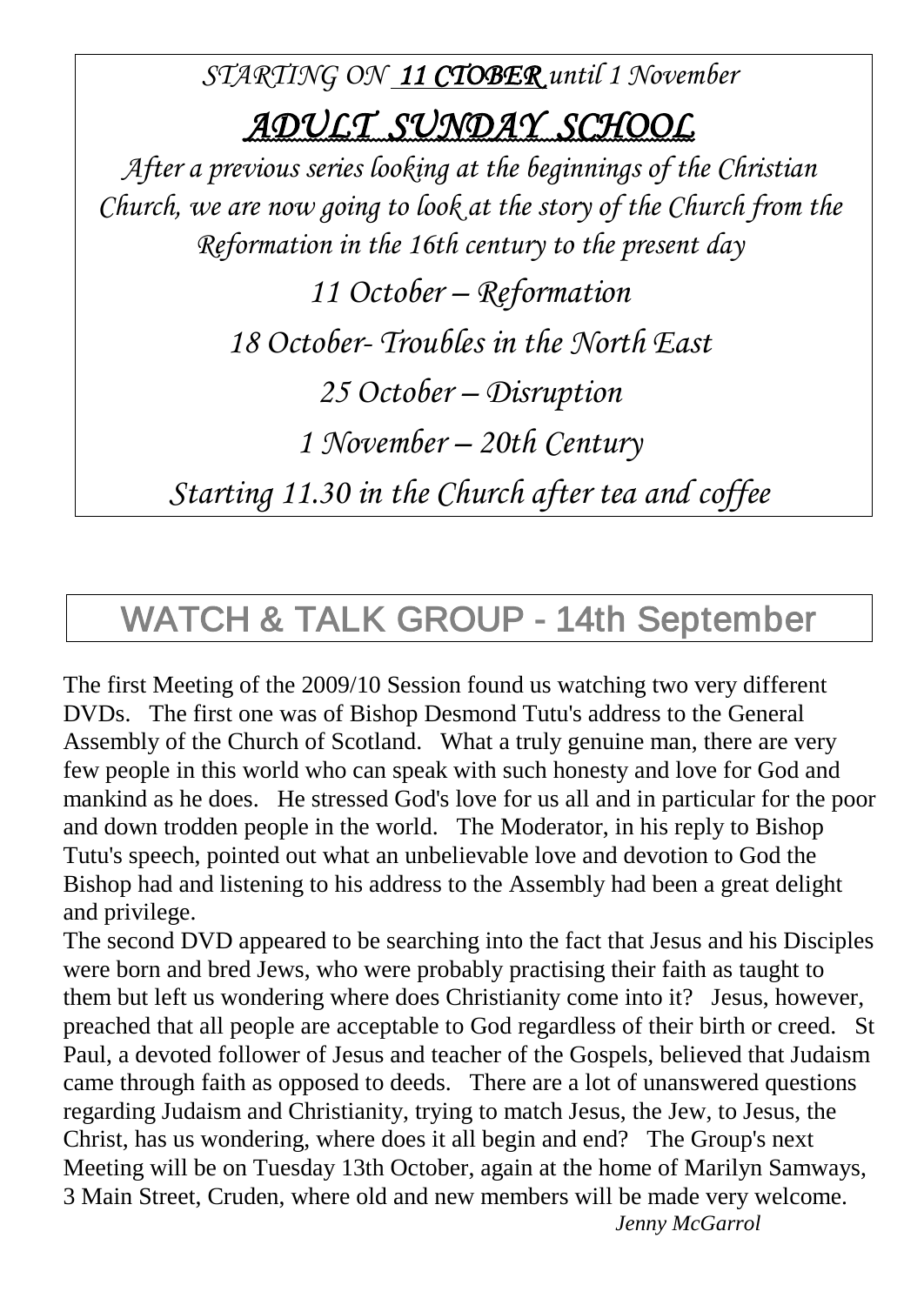# GLEANINGS FROM A STUDY LEAVE **NOTEBOOK**

. Prayer is an ascent of the mind to God |

The origin of all prayer lies in our haunting sense of incompleteness. In its most primitive form, prayer is a fierce and perhaps unreasoned cry for help, direction and peace.

The qualities of good worship are spirituality and reverence, which is

more to do with the state of the soul than with posture of words.

Every service should reach a climax when God should be visible and worshippers encouraged in their faith. If the theme is joy, there should still be a niche for the person with a burdened

# LIFE AND WORK - IN OCTOBER'S ISSUE

**Saving Lives on the Streets** Jackie Macadam is allowed exclusive access to the work of the Bethany Care Shelter; and looks at the work of Cale House, a CrossReach project for the homeless.

**"The Angels Have Arrived!"** The outgoing regional manager of Tearfund Peter Chirnside, reflects on 30 years with the organisation.

An Oasis of Calm Continuing the series of special reports from Malawi, Thomas Baldwin meets Helen Scott, deputy head of Ekwendeni Girls' Secondary School.

'**Mr Europe'** Profile of Iain Majcher, a young Scottish son of the manse who works with the homeless in Amsterdam.

**Seeds of Change** Donald Smith reflects on the social changes which have swept Scotland over the last year.

**A Hidden Treasure** John Hume visits the remarkable Durisdeer Church.

**'As Christ Has Loved Us'** The Moderator reflects on his recent trip to South Africa.

*If you would like to read Life & Work, the magazine of the Church of Scotland, contact Isobel Young on 812360*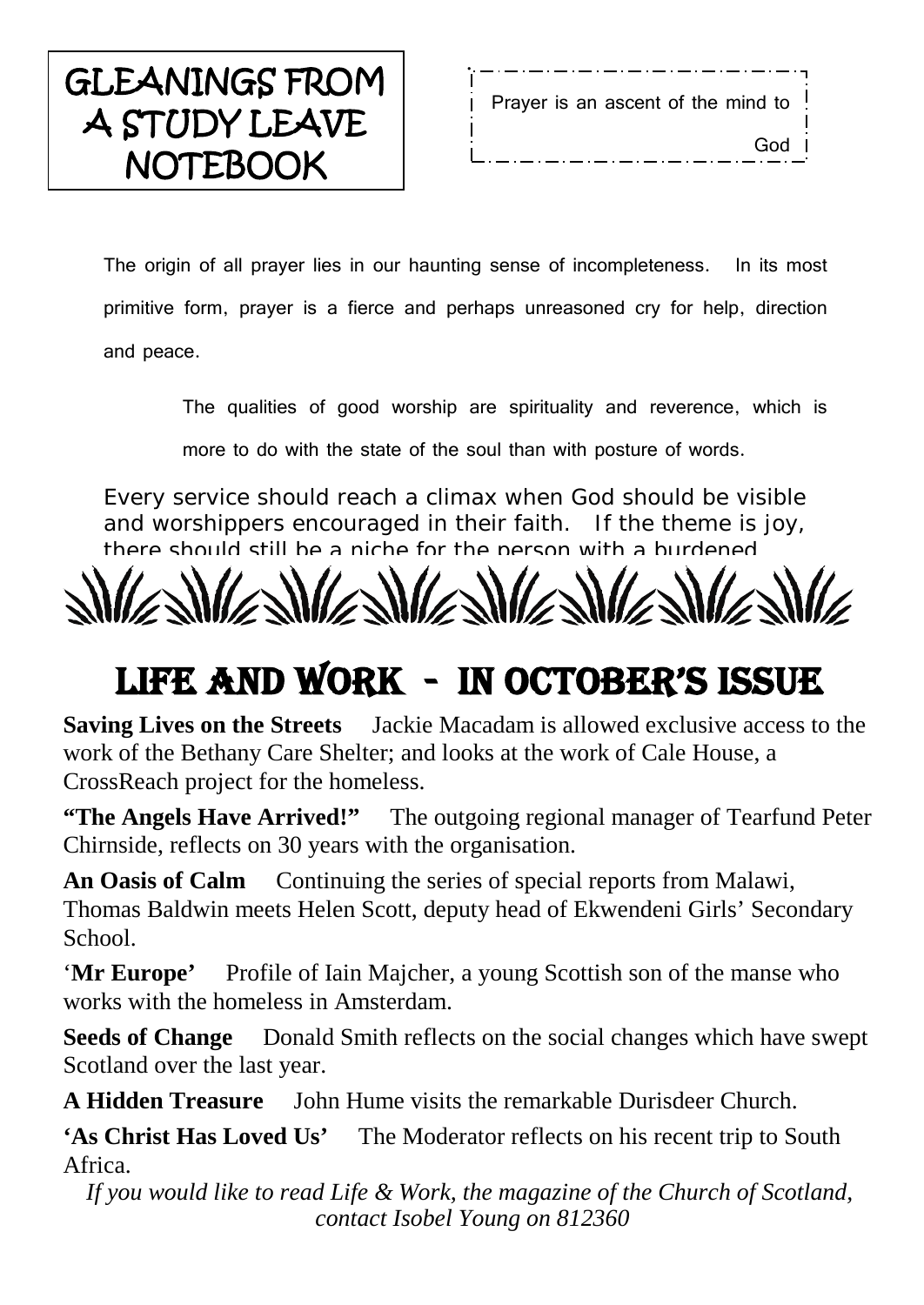![](_page_6_Picture_0.jpeg)

Fochabers to Craigellachie Section of the Speyside Way 15 August 2009

We dropped one car off at Craigellachie and swept north past the historic Telford Bridge through Rothes to our starting point at Fochabers. It was still raining so we marked time for an hour at Christies and set off just before noon.

The way marked track by the river gave way after a mile to a quiet country road. A steep drop down to the Aultderg Burn and even steeper climb up the brae brought us to Culfodie. We declined the owner's offer of plums and apples on the fruit trees, as they were unfortunately still unripe. From our elevated position on the road, the great panorama of the valley rolled out all round, the mast-topped Knock More and neighbouring Ben Aigan appearing a long way ahead. Boat O'Brig at the halfway stage provided a welcome picnic stop.

Across the road, the grassy track zigzagged steeply up the hill to Aigan Forest. We lingered briefly at a viewpoint around the ten-mile mark and pressed on again past the imposing Ardillay House, over the buttressed McDowell Bridge to our destination, after 13 miles, at Craigellachie.

 *Margaret Wisely*

# EKWENDENI - FUND RAISING

### **Buttery Morning**

A Buttery Morning in aid of Ekwendeni Hospital will be held in the Church Hall on Saturday 7 November 2009 at 10 30 am.

There will be raffles, a sales table and cards made by the Card Making Group will be on sale.

A big Thank You is extended to those who have continued throughout the past year to provide wool, knitting and other goods for Malawi.

Please give your support to this fund raising event so that our church can continue to respond to the needs of the hospital.

C O R N E R

*Annette Garden*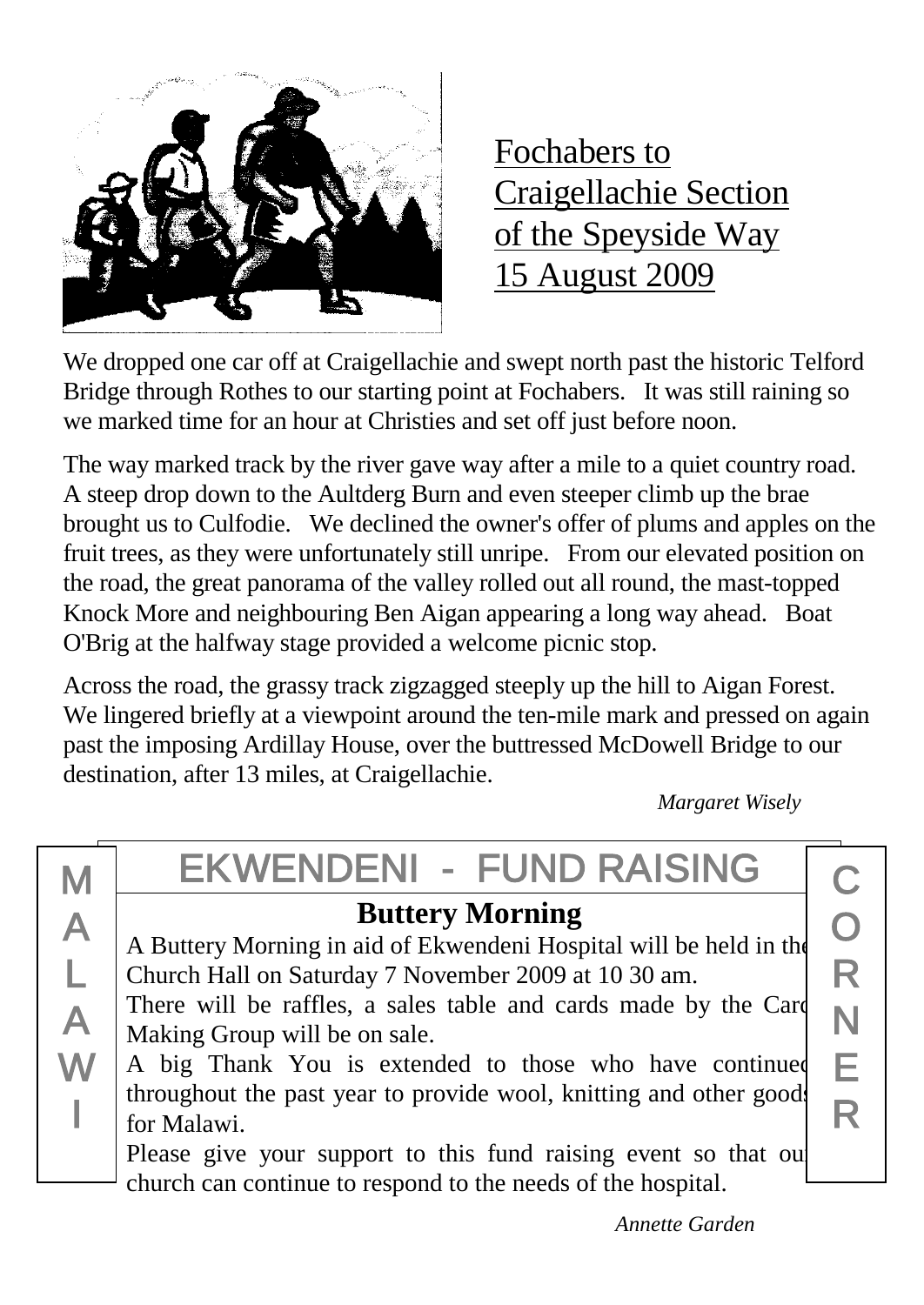#### **THE LATE JESS ANDERSON**

We were very saddened to hear of the death of Jess Anderson, our Guide Captain during late 50's/early 60's. What happy memories we have of those years when we cycled the long 3 miles each way from Netherton of Braco to the Guide hut in Hatton, come rain, hail or shine- we wouldn't have missed our Monday Guide nights for the world. Jess was strict and none of us dared cross her, but she had immense patience and made sure we learnt all there was to know about Guiding whilst enjoying ourselves at the same time.

Indoors we learnt "The Promise", knots, campfire songs, parading and worked for our treasured Badges. When the light evenings came, we enjoyed Nature and Treasure Hunts around the village and OUR favourite, Sausage Hikes. She taught, guided us and joined in the fun and we held her in great esteem.

Summer holiday camps were great fun, (maybe not the latrines)!!! Did it always rain at Castle Fraser? Our expedition to Orkney was unforgettable, we laughed (and cried) only last month at some of the photos Jean Cantlay sent us, what memories they brought back of old Hatton friends. Ann recalls her trip to Adelboden in Switzerland as being the best childhood Summer Holiday ever, stopping at the Houses of Parliament en route to be given a guided tour by our MP, Patrick Woolridge Gordon. All holidays we would otherwise never have had and at the time few of us would have appreciated just how much hard work and planning Jess must have put into these trips.

We both got involved in Guiding in later years in later years. Ann helped out very briefly with the Milltimber Guides early 80's before moving to Ayrshire then on to the Isle of Man. Barbara took over the Fettercairn Guides in 1980 and still continues to run them to this day, finding time to bring up her 4 children and working in Care Homes (which she still does) along the way, and still finds time to spoil 2 wonderful grandchildren.

Guide uniforms have changed but the principles of Guiding are still the same and she still enjoys passing on, as Jess did the values we were taught all those years ago. She enjoys local Summer camps irrespective of weather and midges every year and she too has ventured along with other local companies to Adelboden in Switzerland to "Our Chalet". She enjoys Guiding immensely, just like the Hatton days and will always be grateful to Jess for her encouragement and example which prompted her to carry on the good work of Guiding. She hopes some of her Guides will become Leaders in years to come and pass on the good work she inherited from Jess to a whole new generation of Guides.

So many of us have benefited from Jess's teaching and feel very privileged to have been part of Jess & Chris's company. What invaluable lessons we have all learnt along the way which have shaped our lives for the better. Jess, we applaud you.

*Barbara & Ann (Davidson) Formerly of Netherton of Braco*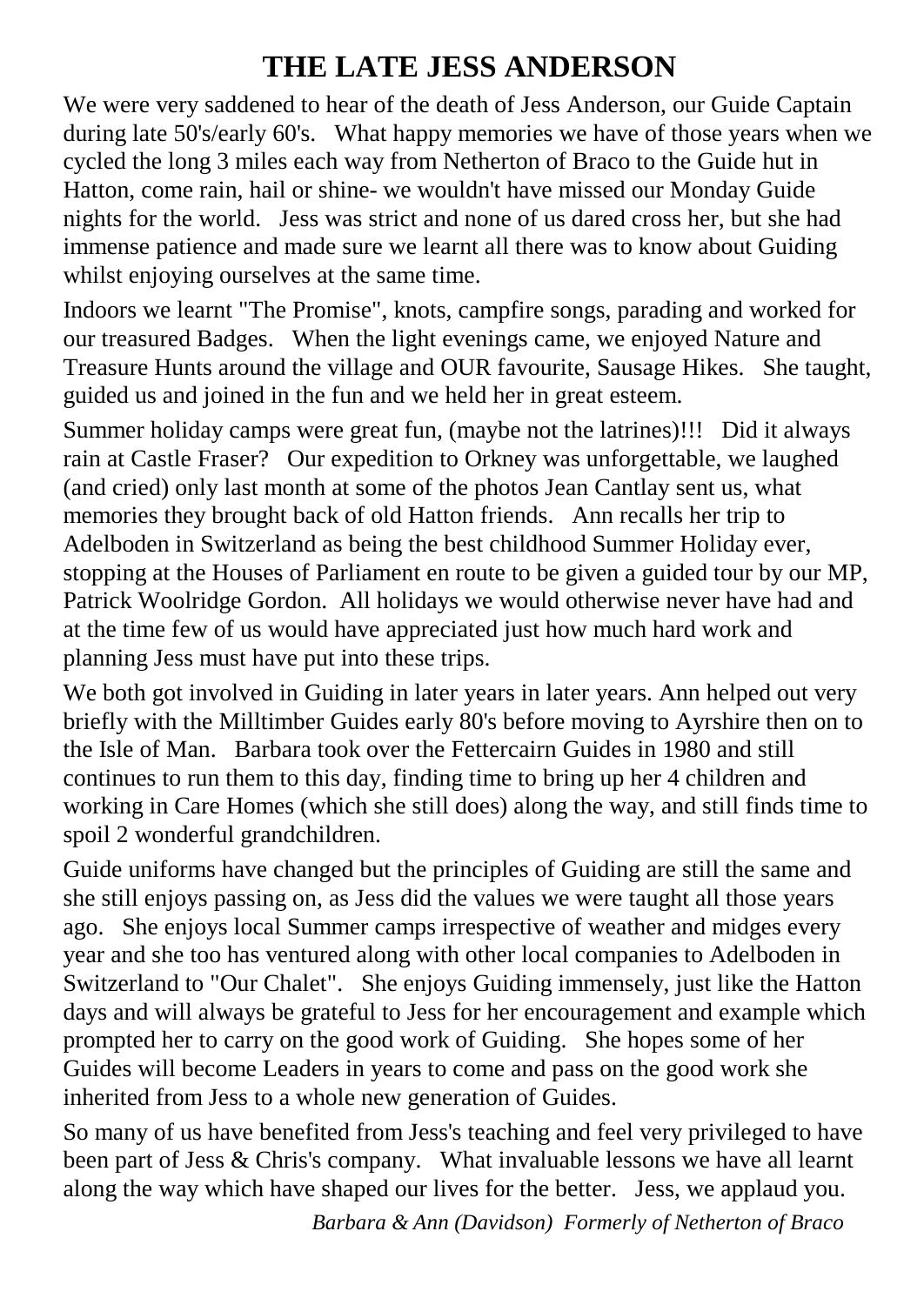![](_page_8_Picture_0.jpeg)

to **Mr & Mrs Moir, 14 Links View, Cruden Bay,** just back from Australia, who will be celebrating their Ruby Wedding this month.

The minister would welcome, in writing please, e-mail preferred, any news for this feature in the Bulletin so that it is not just a list of anniversaries and birthdays.

![](_page_8_Picture_3.jpeg)

# CHRISTMAS IS COMING and

#### **ONCE AGAIN, CRUDEN CHURCH WILL HAVE CHRISTMAS CARDS FOR SALE FROM THE BEGINNING OF OCTOBER**.

We knew last year that we had ordered more that we expected to sell in one go so, once again, there are the two different designs showing nativity scenes. The cards will be sold in packs of 10 (5 of each design) at a cost of £3 per pack, or 2 packs for £5.

# Also for sale

Here is an idea for a Christmas present – nicely boxed paper weights of Cruden Parish Church. They are 90cms x 20cms and will cost £10 each. They will be available at the church on Sundays.

\*\*\*\*\*\*\*\*\*\*\*\*\*\*\*\*\*\*\*\*\*\*\*\*\*\*\*\*\*\*\*\*\*\*\*\*\*\*\*

# WILL THE TIME CHANGE?

The Kirk Session's Education and Worship Committee discussed the timing and length of the Remembrance Sunday Service in light of the number of younger children who are usually present. The Committee decided that a report should be drawn up for the Kirk Session outlining the different arguments for and against the service that Sunday starting at 10 am (as at present), or 10.15 am or 10.30 am. Next month's Bulletin will inform you if the Session decides to change the usual starting time.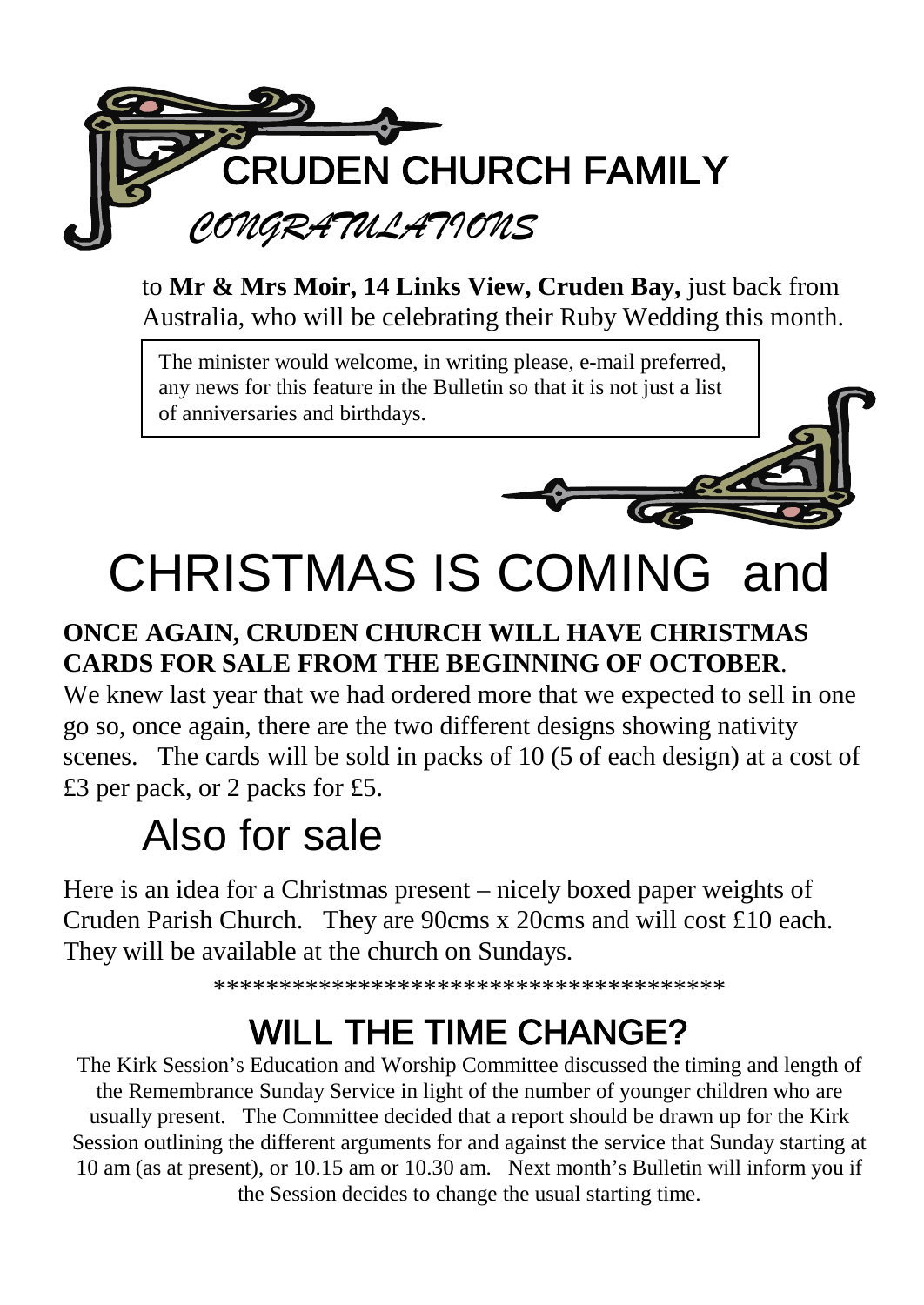# SUNDAY MORNING DUTIES 10 am

| <b>Date</b> | Door                                               | <b>Flowers</b>         | <b>Teas</b>                                       |
|-------------|----------------------------------------------------|------------------------|---------------------------------------------------|
| 4 Oct       | Kate Clark<br>Dorothy Cruickshank                  | Marina Bruce           | Lewis McKechnie<br>Norma Forman                   |
| 11 Oct      | Kate Clark<br>Dorothy Cruickshank                  | Pat Donaldson          | Kathleen Craig<br><b>Mary Coutts</b>              |
| 18 Oct      | Wilma Moir<br><b>Wallace Donaldson</b>             | Anne Smith             | <b>Jessie MacDonald</b><br><b>Sharon Rennie</b>   |
| $25$ Oct    | <b>Beatrice Fawkes</b><br><b>Wallace Donaldson</b> | <b>Betty Forrester</b> | Doreen Buchan<br>Dorothy Cruickshank              |
| 1 Nov       | <b>Sandy Smith</b><br>John Lamb                    | <b>Betty Forrester</b> | Wilma Moir<br>Iris Durno                          |
| 8 Nov       | Sandy Smith<br>John Lamb                           | <b>Mary Bratton</b>    | <b>NO TEAS</b>                                    |
| 15 Nov      | <b>Marilyn Samways</b><br><b>Robert Petticrew</b>  | Rosemary Pittendrigh   | <b>Margaret Jamieson</b><br><b>Alison Neilson</b> |
| 22 Nov      | <b>Marilyn Samways</b><br><b>Robert Petticrew</b>  | Mary McNaughtan        | <b>Beatrice Fawkes</b><br>Liz Carnie              |
| 29 Nov      | Shonah Taylor<br>Peter Slamaker                    | <b>Betty Forrester</b> | <b>Marilyn Samways</b><br>Wilma Moir              |

# ?? PEOPLE WORTH QUOTING ??

**Winston Churchill** once said that he related to the church like a (flying) buttress. He supported it from the outside.

**Luis Palau** captured the nature of the church in an earthly metaphor. The church is like manure. Pile it together and it stinks up the neighbourhood. Spread it out and it enriches the world.

**Paul Tournier** once said that there are two things we cannot do alone. One is to be married and other is to be a Christian.

and finally It is reported that a text on the wall in one minister's study reads, "**God so loved the world that he didn't send a committee".**